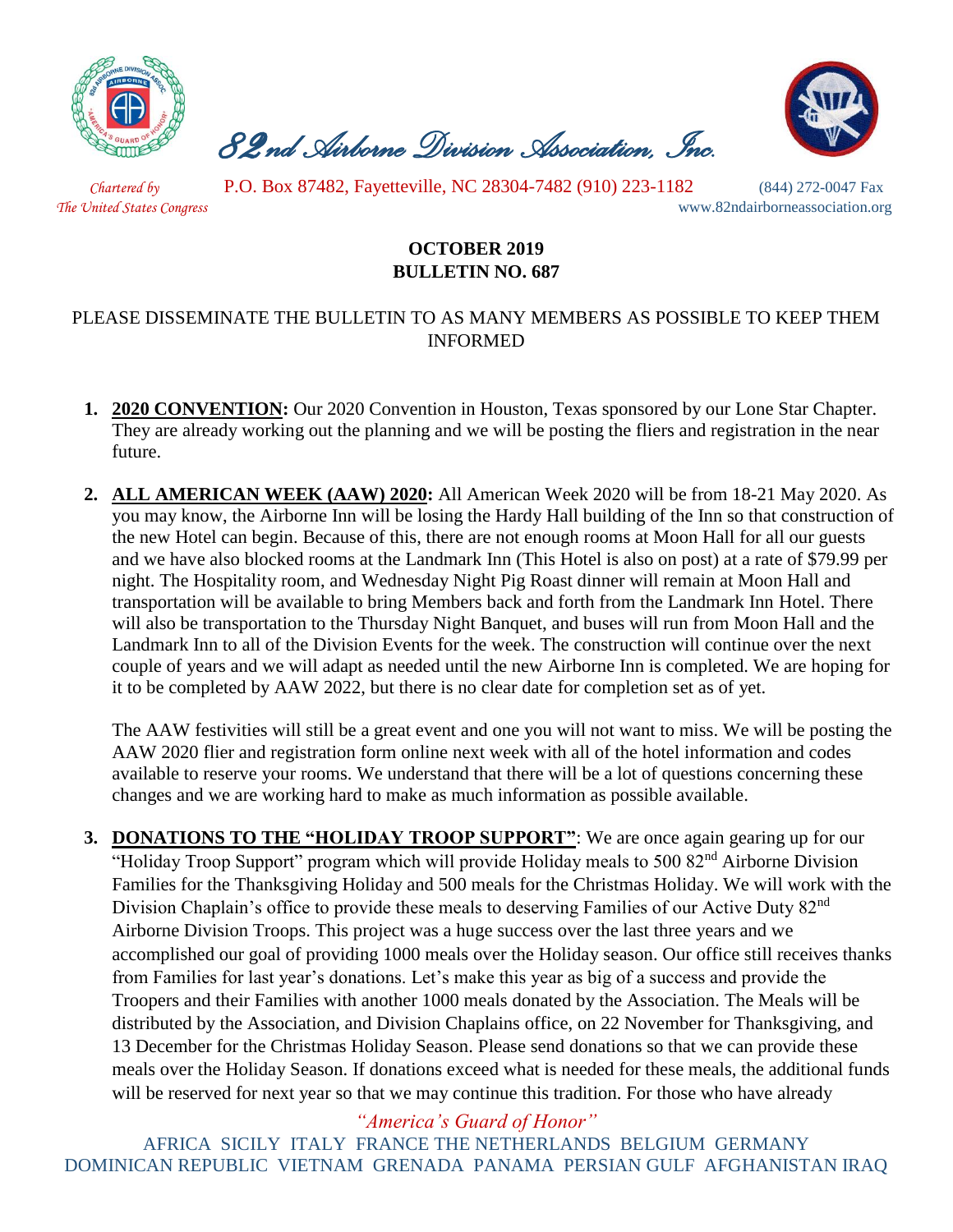



donated, we thank you for your kind support of the Troops. For those who would like to donate, please send a check to our office at: P.O. Box 87482, Fayetteville, NC, 28326, or you can use the go to our donations link at: [82nd Association Donations](http://www.82ndairborneassociation.org/donate.html) to make your donation. This program has a direct impact on the lives of our Troopers and their Families and will also provide meals to the Families of our Deployed Troopers. Thank you for your support.

- **4. MINUTES AND DELEGATE QUESTIONS FOR 2019 ANNUAL CONVENTION:** The Minutes for the BOD meeting, and questions and answers from the delegates at the 2019 Annual Convention are posted on our website under the "Forms and Resources" link under the Quick Links tab, and have been emailed to all our Chapters through their Association email address.
- **5. NATIONAL OFFICERS FOR 2020:** The following will assume/continue office effective 1 January 2020:
	- a. President Gary Rezabek (John Towle-Cleveland Chapter) was re-elected.
	- b. Vice President Steven Copening (Central Pennsylvania Chapter) was elected.
	- c. National Secretary Mike Oesch (Vulcan Chapter) was re-elected.
	- d. National Treasurer William Waller (Kentucky Airborne Chapter) was elected.

The General Membership meeting filled six (6) Veteran Directors vacancies. Congratulations to Richard Becker (North Central Florida Chapter), who was re-elected to the Board of Directors. Congratulations to our new members of the Board of Directors, William Bell (Gen Dennis L. Via All Airborne Signal Chapter), Steven Copening (Central Pennsylvania Chapter), Maggie Peppers (Don Lassen Atlanta All Airborne Chapter), Nero Tucker (Vulcan Chapter), and William Waller (Kentucky Airborne Chapter).

We encourage Chapters to begin looking at prospective nominees for the 2021 Board of Directors. This is a very important position within the Association and one that will allow members to assist the Association in successfully moving forward.

- **6. ATTENDANCE OF NATIONAL OFFICERS**: Act now to request the attendance of the Association President to your Chapter events. Please send invitations by mail or email and send a copy to the Executive Director. Requests for participation of National Officers in Chapter or Regional events should be coordinated with the respective Officer(s) and submitted in writing to the Executive Director of the Association. Please allow as much lead time as possible so that the Officer(s) can plan ahead. Please remember that all events can be published in the Paraglide and on the Association website (Events).
- **7. 2018 82nd AIRBORNE ASSOCIATION FINANCIAL REPORT:** The 2018 Association Financial Report is posted on our website at the following link Quick Links/Forms and Resources/[2018 Financial](http://www.82ndairborneassociation.org/assets/2018-annual-audit-for-publishing.pdf)  [Report,](http://www.82ndairborneassociation.org/assets/2018-annual-audit-for-publishing.pdf) and has been emailed to all our Chapters through their Association email address.

*"America's Guard of Honor"*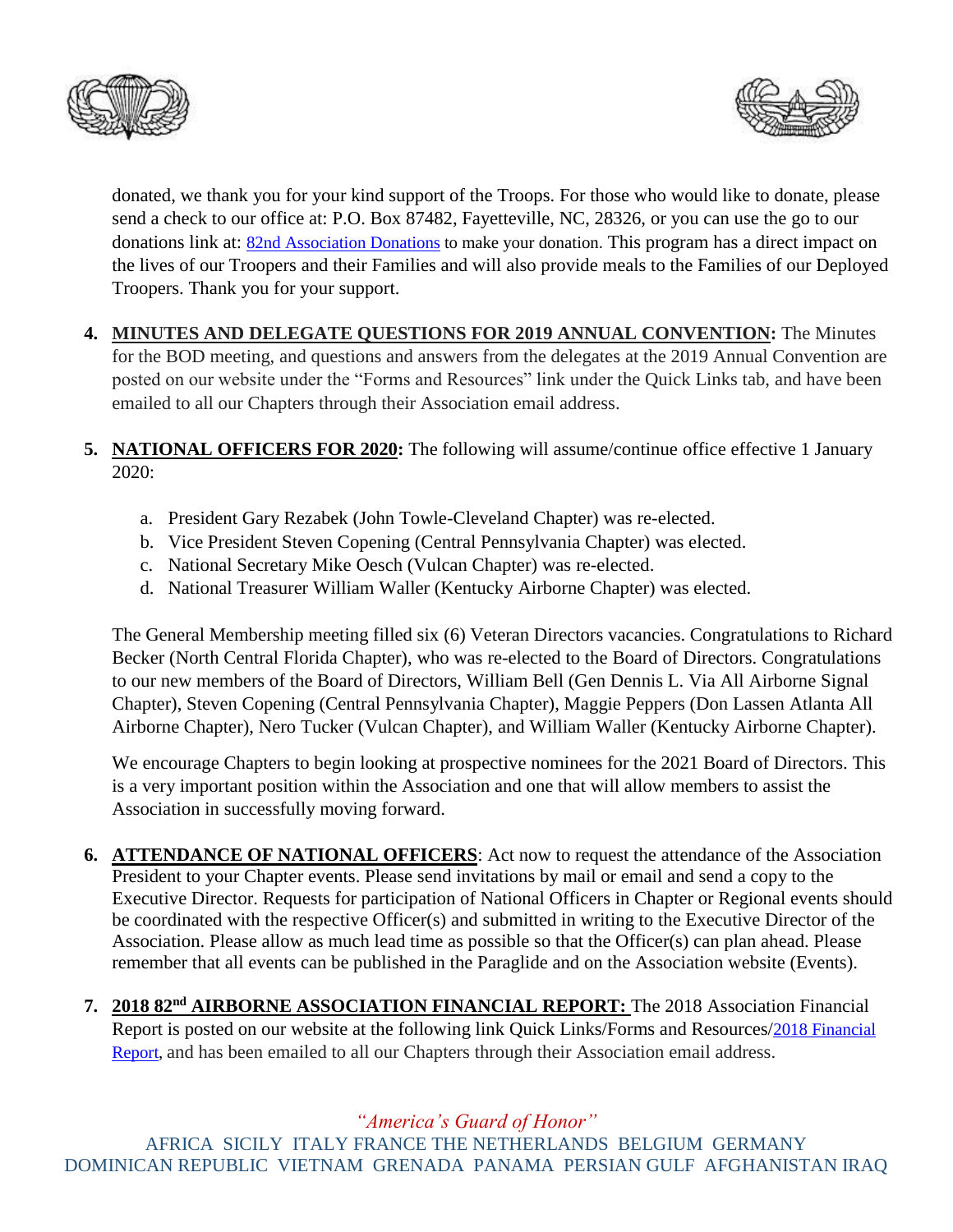



## **8. CURRENT PROJECTS OF THE ASSOCIATION**:

This is a list of some of the Projects the Association has approved for working on in 2019:

- a. Holiday Troop Support: We will provide 1000 meals to Troopers and their Families during the Thanksgiving and Christmas Season (will be accomplished through corporate, Chapter and individual donations).
- b. Recognition of the Jumpmaster, NCO, and Trooper of the Year: (Will be accomplished through corporate donations).
- c. 3<sup>rd</sup> Annual All American Adventure 2020: Plan is to send 20 82<sup>nd</sup> Airborne Division Troopers on a 4-day resiliency trip to the Catskill Mountains for fishing, hiking, biking and numerous other activities. Aimed at helping Troopers in reintegration after deployment, this project uses donations from Association Members and Chapters, and Corporate sponsorship. This trip will take place in June 2020, provided we are able to secure funding for our Troopers.
- d. Our Division currently has Troopers deployed to Afghanistan and the Association will be looking for ways to support them during their deployment.
- **9. DONATIONS TO GENERAL FUND**: The Association is working on numerous projects, and continues to look for ways to better the lives of our Active Duty and Veteran Members. Now that we have been granted our 501(c)3 status, we will be stressing our fund raising through corporate donations, but we still need the support of our Local Chapters and Association Members to complete the funding on all projects and to help sponsor other projects for our Active Duty and Veteran Members. Our 2019 projects of sending our WW II Veterans back to Normandy and the Annual Convention at no cost to the Veteran, as well as our All American Adventure were accomplished with very little help by our Chapters and Members. These project costs were almost \$120,000 and were mainly obtained from donors who have never been in the Military and still understood the importance of these projects. It is time that our Chapters and Members stand up and support the work the Association is doing. We are asking for you to support your Airborne Brothers and Sisters by supporting our Association so that we can do more to support them. Please help your Association in our efforts to continue to serve our Airborne Family by donating to the Association General Fund. Every little bit helps. Support YOUR Association!

Thank you for your support.

To make a donation, PLEASE go to: **[Donate](http://www.82ndairborneassociation.org/donate.html)** and or mail your donation to the National office at: P.O. Box 87482, Fayetteville, NC 28304. Do your part in helping the success of the Association.

*"America's Guard of Honor"* **10. IRS LETTERS TO CHAPTERS OF NON TAX RETURN SUBMITTAL:** Again this year some of our Chapters are receiving letters from the IRS informing them that their Chapter tax returns have not been submitted, and again this year the National Office will clear this up. I assure you that all of the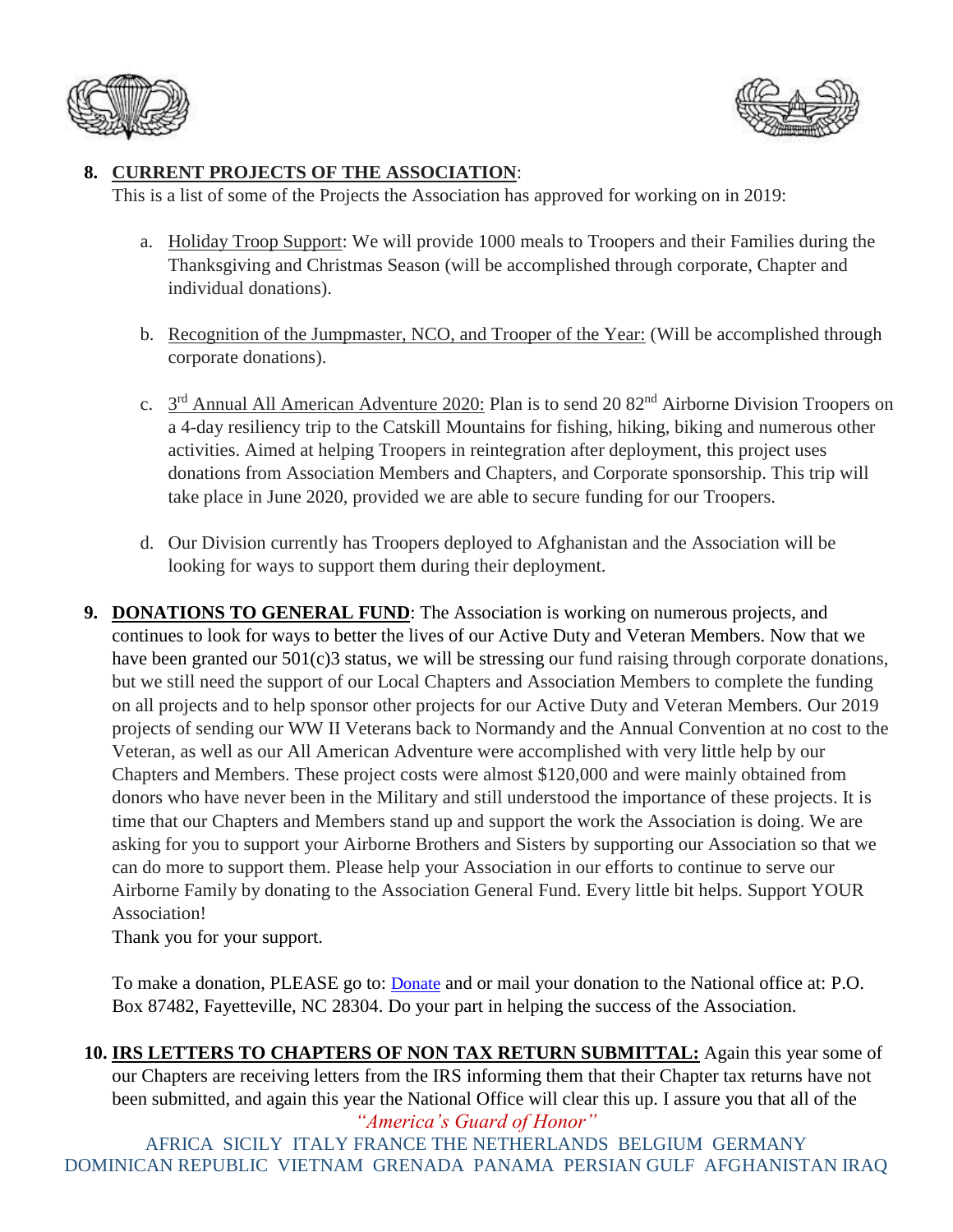



Association Chapters tax returned were submitted on time, and as a group tax return, as we are instructed to do. That is, all the tax returns that were submitted on time to our office.

Why does this keep happening? The best I can figure is that although our returns are sent as a group, another office that does individual returns does not seem to know that it has been done, and sends out the notices. How do we fix it? This is a good question because it has happened since I got here in 2015, and every year we speak to the IRS and never get a good answer as to why it happens, but are told it should not happen again. Again, this year, that is not the case, and the letters are going out to some of our Chapters. If you receive one of these letters, please email or mail them to our office and we will have our accountant submit all of them to the IRS with a copy of our completed group tax return, and that will fix the issue. As previously stated, all the received tax returns sent to our office were filed and are complete for 2018.

**11. CURRENT IRS STATUS OF THE ASSOCIATION AND CHAPTERS:** The Association received questions on the IRS Nonprofit status of the Association and Chapters and wants to insure that all the Chapters are aware of our current statuses, and how we have gotten here.

In 2016 the Association decided to request a change to our nonprofit status from a  $501(c)4$ , which is partially tax deductible, to a fully tax deductible status. We were advised by the IRS to seek a 501(c)19 status that is fully tax deductible, and is for Veteran Military organizations. So we submitted the request for a 501(c)19 status and on 30 Mar 2017 this status was granted to us by the IRS. Since the regulations state that the parent organization must first obtain the status before requesting the sub organization to receive the same status, we were now able to request the 501(c)19 status for the chapters, and we did so. We filled out all the requests and submitted them to the IRS. During the time we were waiting for approval for the chapters, it became apparent to the Association that the 501(c)19 status was not working for us. Even though the IRS sees it as a fully tax deductible status equal to the 501(c)3 status, most organizations were rejecting our donation requests because they were setup to only give to 501(c)3 organizations, and were not willing to do the work involved to change their standards just for our organization. After several rejections, we spoke with the IRS about this situation, and all they could tell us is that the prospective donors should understand that we are the same as a  $501(c)3$ , and had no reply to "but they don't". So our only option would be to request to change our status to 501(c)3. Possibly organizations will change their standards and include  $501(c)19$  status, but that was not helping us now. Since it was costing us \$3,000 to obtain the  $501(c)19$  status for the Chapters, the first thing we did was ask the IRS to stop our request for the Chapters until we obtained our (c)3 status and could resubmit for the Chapters to also receive a (c)3 status.

*"America's Guard of Honor"* In October 2018, we submitted for a change to a  $501(c)3$  and included all the reasoning, explained here, to our reasoning for the request. As you can image, the IRS initially came back with "there is no need for a change, since they are both fully tax deductible", but with another letter of explanations and several conversations later, we were finally granted our 501(c)3 status on 23 July, 2019. Yes, it can take that long. Once we obtained this status for the Association, we began our process of requesting our Chapters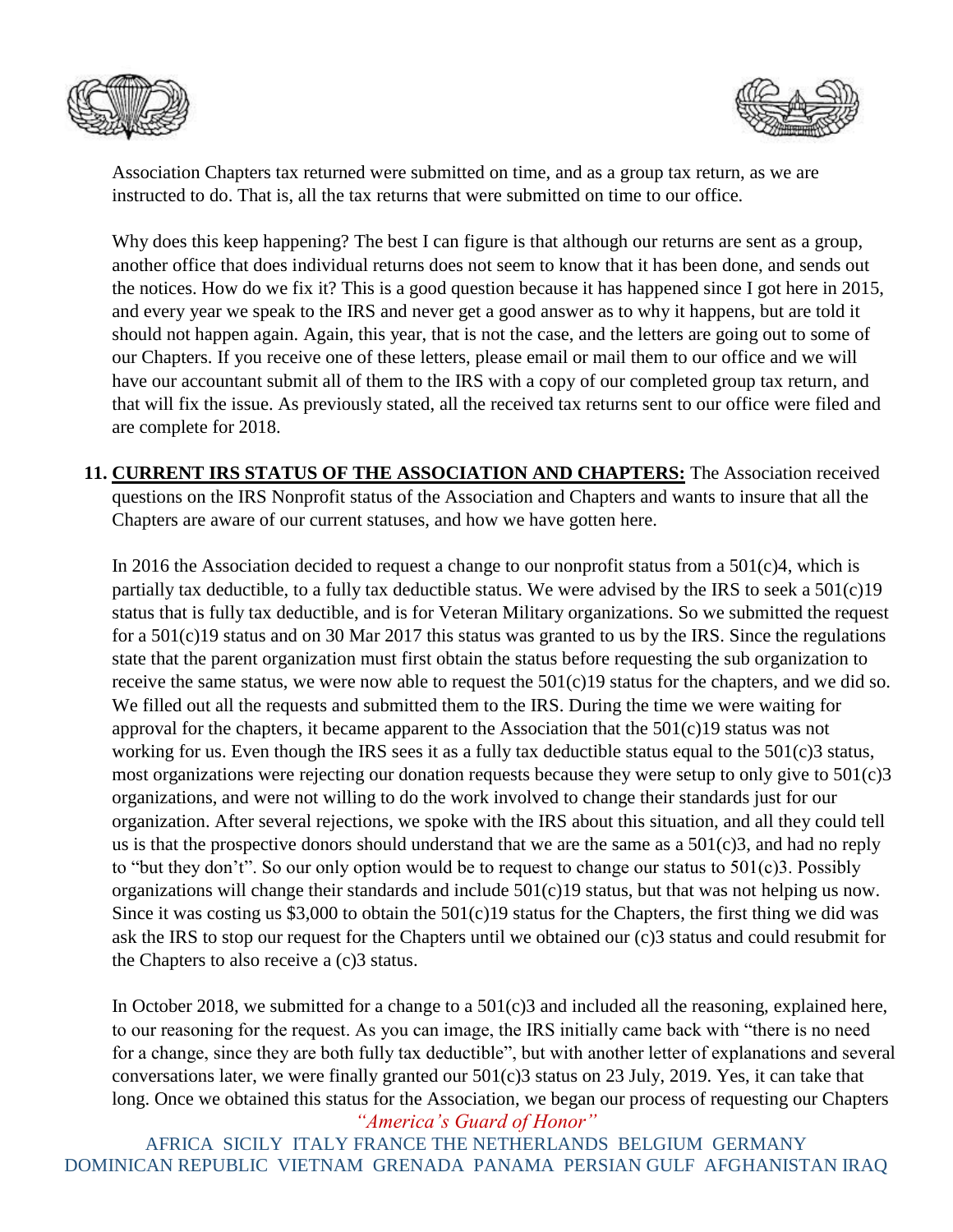



receive the (c)3 status also, and that is where we currently are. We are hoping it does not take as long for this change, but if we go by our past experience it can be ten months before we get approval for the change. We are hoping that we will have this all sorted out by Summer 2020.

When we do receive the approval, we will insure that all the Chapters receive their new IRS Tax Exempt Letters for their files, and we can finally put this to bed. I hope this explains how we got to where we are, and we will keep you advised of any changes.

**12. CHANGE IN CHAPTER OFFICERS**: When your Chapter elects new Officers please notify the National Office so that we can update our records. Elected Chapter Officers must be members in good standing and annual members must be current. Please provide Chapter Officer (EVEN IF THERE ARE NO CHANGES) to National annually so that we can update our files, the Paraglide and the Association website. *Please be sure to give any newly elected Chairmen access to the Chapter email account*. If there are any problems with gaining access, please contact the National Office for assistance.

## **13. PAYMENT OF CHAPTER PORTION OF MEMBERSHIP DUES (CHAPTER REFUNDS):** The portion of membership dues received directly at the National Office, and to be paid to the Chapter selected by the member upon registration, as per the Association By-laws, Article II-Membership, Section 1, Paragraph E, Subparagraph 1, Items a-c, for the period Jan-Jun 2019. These refunds were sent to the Chapter email accounts 1 October 2019. PayPal will send an email to the Chapter email address to notify you of this payment so that you can insure your payment is directed to your Chapter bank account. Any Chapter who has not yet set up their PayPal account must do so within 30 days of receiving the payment or the payment will be returned to the National office account. Any Chapter wishing to donate their payment to the National Office, please notify us by email prior to 25 October 2019.

- **14. USE OF ASSOCIATION FORMS FOR MEMBERSHIP**: Please use the membership application forms provided on our website rather than chapter specific forms. Chapter forms do not always relay the correct or changed information, and make it more difficult for processing membership. As of January 2019, we will not accept any documents other than those provided by the National office.
- 15. <u>USE OF ASSOCIATION MEETINGS FOR POLITICAL STANCES:</u> The 82<sup>nd</sup> Airborne Division Association shall in no way use official communications of any type to relay political opinions. This includes, but is not limited to, correspondence using Association letterhead, email addresses, websites or any other social media. Members will not make any political statements while representing themselves as 82nd Airborne Division Association Members, nor shall any Association or Chapter meetings be used in any way to relay political opinions or party affiliations. Neither the Association nor any of its Chapters will discriminate against or support any organization solely on the grounds of their political standings. We are not in the business of politics and will not support any political organizations.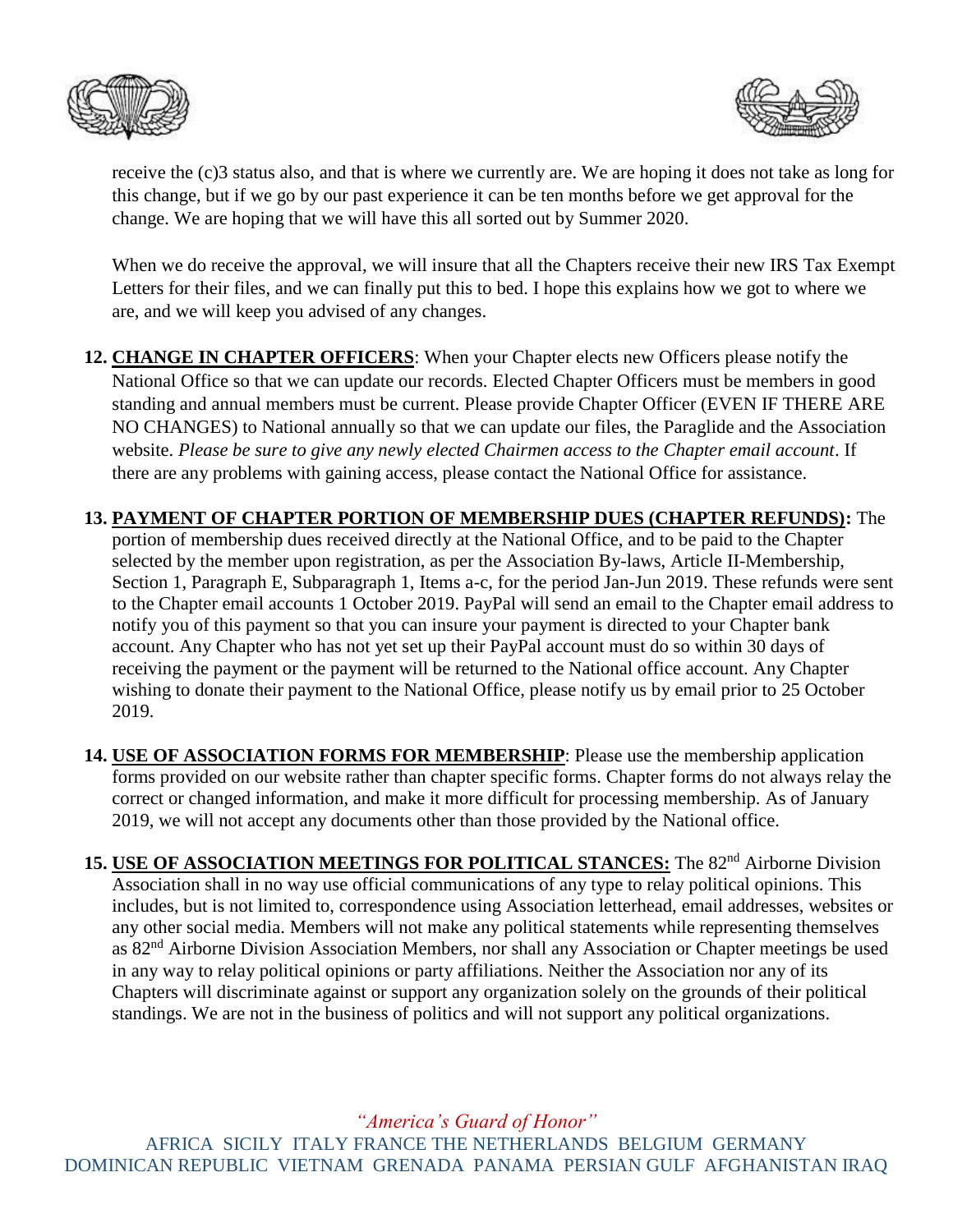



- **16. ONLINE SUPPORT DOCUMENTS**: The National office has posted documents on our webpage in the Quick Links / Forms & Resources folder on our website to assist the Chapters. These include forms for Chapter Continuity and Chapter Startup. Please look over these forms and use them as needed.
- **17. ASSOCIATION SUSPENSES/DEADLINES:** Please note the following Association deadlines (all information should be sent to the Executive Director, unless otherwise noted):
	- a. No deadlines at this time.
- 18. 82d AIRBORNE ASSOCIATION USAA CREDIT CARD: Check out the 82<sup>nd</sup> Airborne Division Association's co-branded cards. These cards display a Paratrooper under the silk on the front. It's a very nice card to have. To get a co-branded Association card, please call 855-755-8263 or go to [www.usaa.com/82nd](http://www.usaa.com/82nd) . If you use a credit card, please choose the card that supports the Association.
- **19. E-NEWS BULLETIN:** *Get Army and Airborne related news directly to your emails!* Members who insure they shared their email address with the Association will receive our E-news bulletin which contains informative articles about the 82<sup>nd</sup> Airborne Division, the Airborne community, the Military, Veterans issues, and even Association related articles, and links to our Bulletins, the Paraglide Magazine, and Fliers and Registration forms for Association Event. If you are not receiving the E-news bulletin to your email just send us your email address and we will add you to the list. Although we have had requests, we are only offering this benefit to our Association members. Sign up today and keep up to date on Airborne issues!
- **20. WITHIN THE DIVISION AND FORT BRAGG:** Please visit the following 82d Airborne Division websites to find out what is happening within the Division and sign up for our E-News bulletin: <http://www.dvidshub.net/image> and [http://www.bragg.army.mil/82nd/pages/default.aspx.](http://www.bragg.army.mil/82ND/Pages/default.aspx) Also, don't forget to check out the Division's Facebook page<https://www.facebook.com/82ndAirborneDivision>
- **21. ASSOCIATION UPCOMING EVENTS:** *Support our Chapters!* Please announce the following upcoming regional events at Chapter meetings, via the Chapter newsletter and website. Registration and information on these events were published in the Paraglide and/or on the Association's website at the following link [www.82ndairborneassociation.org/events.html.](http://www.82ndairborneassociation.org/events.html) If you would like to have the Association President or Executive Director attend your event, please send an invitation to the National office in enough time for us to plan and we will do our best to attend.
	- a. 57th Annual All Ohio Days, 11-13 October 2019 in Lockburne, Ohio is hosted by the Central Ohio All Airborne Chapter. The POC is Andrew Ritter at 937-570-5603 or Tom Simmons at 910-987-7467. The host hotel is Hampton Inn & Suites Columbus at Sciota Downs in Lockburne, reservations 614-491-3800.

*"America's Guard of Honor"*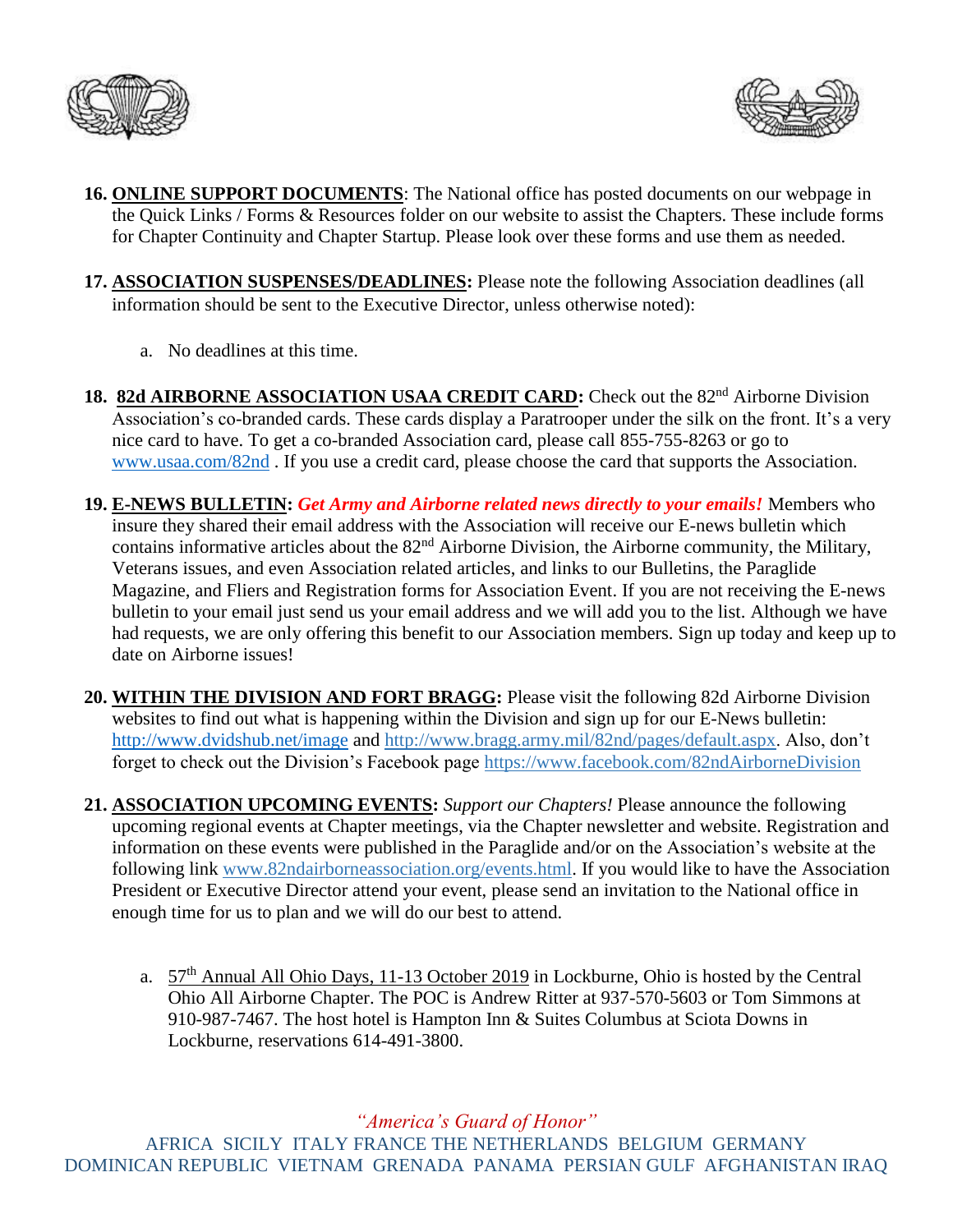



- b. Hilton Head Weekend, 19-22 October 2019 in Hilton Head, South Carolina is hosted by the Ben Vandervoort Savannah/HHI All Airborne Chapter. The POC is Bill Eberle at 843-682-4171; email - [airborneben@hargray.com.](mailto:airborneben@hargray.com) The host hotel is the Hilton Head Marriott Resort & Spa. HOTEL RESERVATIONS 888-511-5086,<http://cwp.marriott.com/hhhgr/82ndairborne/>
- c. 2019 Veterans Day Activities, 9 11 November 2019 in Arlington, VA is hosted by the COL Reuben H Tucker Chapter, the Washington, DC Chapter and the 82<sup>nd</sup> Airborne Division Association. The POC is Bill Bauer 910-223-1182. The host hotel is Sheraton Pentagon City in Arlington, VA. Hotel Reservations 800-325-3535 (Code ADA) or [https://www.marriott.com/event-reservations/reservation](https://www.marriott.com/event-reservations/reservation-link.mi?id=1559678012440&key=GRP&app=resvlink)[link.mi?id=1559678012440&key=GRP&app=resvlink](https://www.marriott.com/event-reservations/reservation-link.mi?id=1559678012440&key=GRP&app=resvlink)
- d. 8th Annual Airborne Reunion, 27 29 February 2020 in Lexington, KY is hosted by the Kentucky Airborne Chapter. The POC is Bill Waller (502)396-4770. The host hotel is the Four Points by Sheraton Lexington in Lexington, KY. Hotel reservations is (859) 259-1311.
- **22. COMBINED FEDERAL CAMPAIGN**: *Please help!* Chapters and Members are encouraged to contact local businesses for tax deductible donations for the 82<sup>nd</sup> Airborne Division Association Education Fund. The 82nd Airborne Division Association Educational Fund benefits our Dependent Children and young Paratroopers who have recently left the service and is a tax exempt organization under the provisions of Section 501(c)3 of the Internal Revenue code.
- 23. 5<sup>th</sup> **ANNUAL ASSOCIATION 50/50 RAFFLE WINNERS**: The winners of the 5<sup>th</sup> Annual Association Raffle held at the 2019 Convention are: 1<sup>st</sup> Prize Allen Schoppe, 2<sup>nd</sup> Prize Lisa Taylor, and 3rd Prize Michael Reedy. All three winners donated their winnings to the 82<sup>nd</sup> Airborne Division Association. Thank you very much for your generous donations.
- 24. 6th ANNUAL ASSOCIATION 50/50 RAFFLE: Let's make our 6<sup>th</sup> Annual 50/50 Raffle even more successful than the previous years. The drawing will be held on Saturday, August 2020 at the Airborne Heritage Banquet during our 74th National Convention. You do not have to be present to win, but you do need to enter! Raffle tickets can be found on our website under Events and can be mailed to the National Office.
- **25. FACEBOOK PAGE: 'Like Us'** at https://www.facebook.com/82ndAssociation/. *This is the ONLY official Facebook page of the Association. We have no affiliation with any other sites that are using the Association's name!* We would love to receive pictures or information from the Chapters of events that they have hosted to share with our members!

President Rezabek, together with the Past Presidents, Officers and Directors of the Association and their spouses wish to thank all Members for their service and hope to see you at the Veteran's Day event or other Association and Chapter events.

*"America's Guard of Honor"*